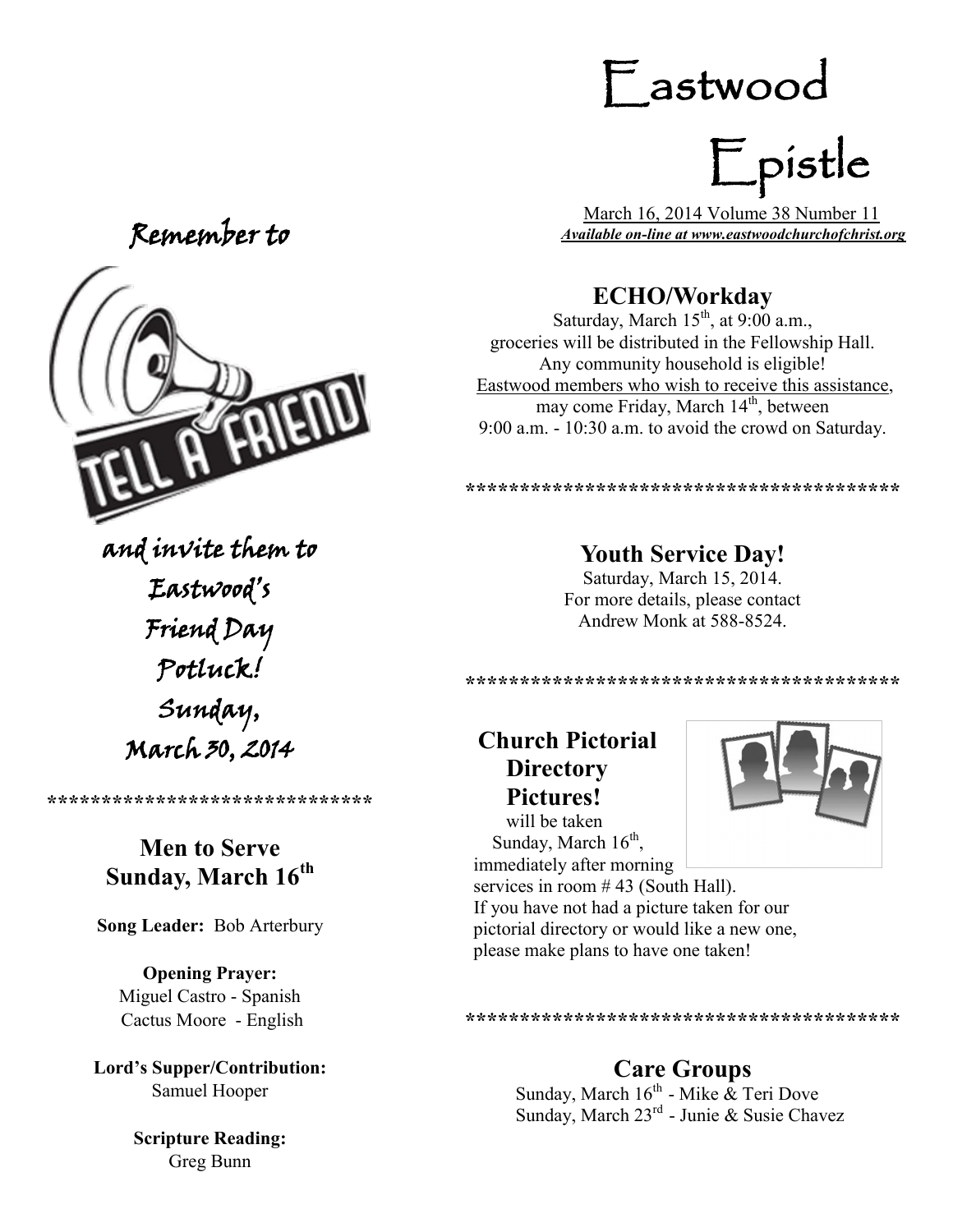*Together*

**"We must all suffer from one of two pains: the pain of discipline or the pain of regret. The difference is discipline weighs ounces while regret weighs tons."** John Rohn

When you were a child playing with friends, did you ever call out, "Do over!" You wanted another chance, you wanted to escape the error and avoid the consequences. This is what is called *Regret*.

Today, this day, we all have the opportunity to exercise discipline or prepare ourselves for regret. What is it that needs to be practiced today? Where does discipline need to be exercised? How can we be a disciple that brings glory to Jesus?

Discipline applies to every aspect of life: marriage, parenting, work and faith. Just to name a few. Discipline means looking and planning ahead. It means being ready to pay the price required to succeed.

The root word gives us: instruct, follow, self control and punishment. Our Bible word disciple is from this idea. Outside discipline is to develop personal or inside discipline.

Christians must master inside discipline. Personal discipline means we are honest, even if no one is watching. We do not cheat, if the teacher leaves the classroom. We are faithful even when out of town. We keep our word and maintain our ethical standard, even when it is hard.

New Year's resolutions have been joked about because they seldom last a week, much less a year. It is because we do not exercise discipline. Are we reading our Bible? Holding to our integrity? Staying true to Jesus? Now is the time to practice Discipline. *Charles M Clodfelter*

*Sunday Guests who registered - 2 Did you speak with them?*

**www.eastwoodchurchofchrist.org**

|                          | <b>Schedule of Services</b> |             |
|--------------------------|-----------------------------|-------------|
| Sunday                   | Tuesday                     | Wednesday   |
| Bible Class $-9:00$ A.M. | Ladies Bible Class          | Bible Study |
| Worship - 10:00 A.M.     | $10:00$ A.M.                | 7.00 P M    |

**Area TV Programs**

Area TV Programs<br>Fridays: 7:00 P.M. Channel #38 (Cable Channel #16) Sundays: 5:00 A.M. Inspiration Channel (Channel #364 Direct TV)

#### **Thank You**

Dear Eastwood,

A very special "Thanks" for all the prayers in our behalf. They are much needed and appreciated! Love you all, Roger Hardy



# **Workday, Saturday, March 22nd**

It has been a few years since our building and grounds have enjoyed a sprucing up and we definitely want everything to look nice for **Bring A Friend Day on March 30**. Your help is needed.

**#1** make a list of things outside and inside the building that need attention.

**#2** give your list to the team leaders named here. **#3** Be here to help.

Remember many hands make light work. Ask what equipment is needed that you can bring. Schedule: breakfast at 7:30 a.m.

Team leader for outside Gordon Gaenzle 269-7968.

Team leader for inside, Jesus (Chuy) Alvarez 727-1886.

# **5 th Sunday Potluck and**

#### **"Bring a Friend to Church"**

Please join us on Sunday, March 30<sup>th</sup>, in the Fellowship Hall, immediately after the morning services.



Please invite your friends, neighbors and relatives to join us for worship and fellowship! Please bring enough food for your family and a little extra for our guests!

#### **Sunday, March 16, 2014**

**Speaker** - Paul Gonzales **Sermon Topic** - *What's for Dinner?*  **Scripture** - 1 Peter 2:1-3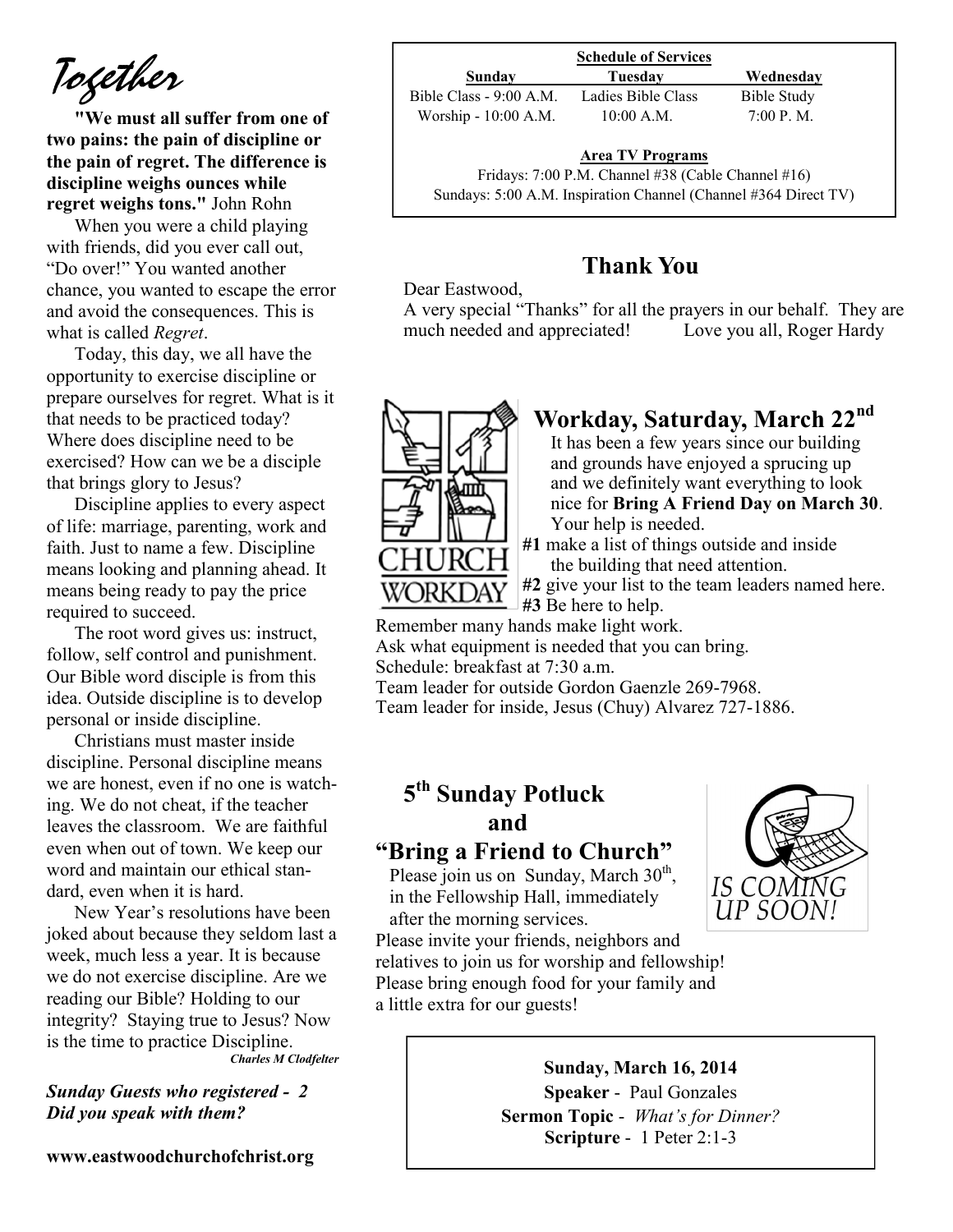

The scripture is in<br>to a familiar pass<br>long for the pure<br>salvation."(1 Peter 2:2) he scripture is indispensable for spiritual growth For this I want to go back to a familiar passage we have considered before. "Like newborn babes, long for the pure milk of the word, that by it you may grow in respect to

This is one of my favorite Biblical examples. The Bible is your "bottle" for spiritual nourishment. Or to put it another way, what food is to your body, the

word should be to your soul.

Do you like to eat? Me too! Most of us eat when we should eat, and we eat when we shouldn't eat. Some people even eat just to eat. Peter says we should approach the scripture with that kind of hunger.

If you have children, you automatically understand what Peter is saying. You can appreciate this verse because you either are experiencing now or remember what its like to be asleep at one or two in the morning and hear that little cry. It's feeding time for your baby.

That baby could care less that you went to bed late that night. That baby does not want to hear about your headache at work. Why? Because all that baby cares about is achieving nourishment satisfaction.

In the same way that new born babies crave milk, we are to crave the nutritional milk or the word. Why? So that we may grow. The Word that gives you life is the Word that will cause you to grow. The Word that gives you salvation is the Word that will lead you to satisfaction. So, now go party up on the Word*. Paul* 





March 19 - Evelyn Herlong March 20 - Axel Alcala March 20 - Daniel Meraz March 22 - Cristina Kinn March 22 - Gena Falley



 **Sunday, March 16th**

*f or children 2 years of age and under*  Ida Russell and Ina Pinales

#### **Annual Youth Garage Sale**

We are taking donations for the annual youth garage sale! Proceeds from the garage sale go toward summer camp scholarships. If you have something you would like to donate, please bring it by the church office or call Andrew at 588-8524.

### **IBI—English Bible Graduation**

Wednesday, March 26, 2014 7:00 p.m. in the auditorium. Everyone is invited to attend! There will be no Bible classes.

#### **New Mexico Christian Children's Home Needs Drive**

New Mexico Christian Children's Home in Portales, NM, is requesting freezer bags (any size). Their truck should arrive, Thursday, May  $1^{st}$ . There will be a box labeled "NM Christian Children Home Need Drive" in the foyer to place the freezer bag boxes. If you prefer to make a monetary donation, please make checks payable to New Mexico Christian Children's Home and turn them in to the church office. Monetary donations can be used to purchase, in bulk, from the grocery warehouse.

#### **Children's Home of Lubbock "Big Heart Campaign**

is requesting boys' pajamas, sizes 4-12. Every pajama donated helps their children! The pajamas can be placed in the box labeled "Children's Home of Lubbock" in the back of the auditorium. They will be collected by Thursday, May 22, 2014. If you prefer to make a monetary donation, please make checks payable to Children's Home of Lubbock and turn them in to the church office. For more details, please visit Websites: eric.childrenshome@gmail.com or www.childshome.org